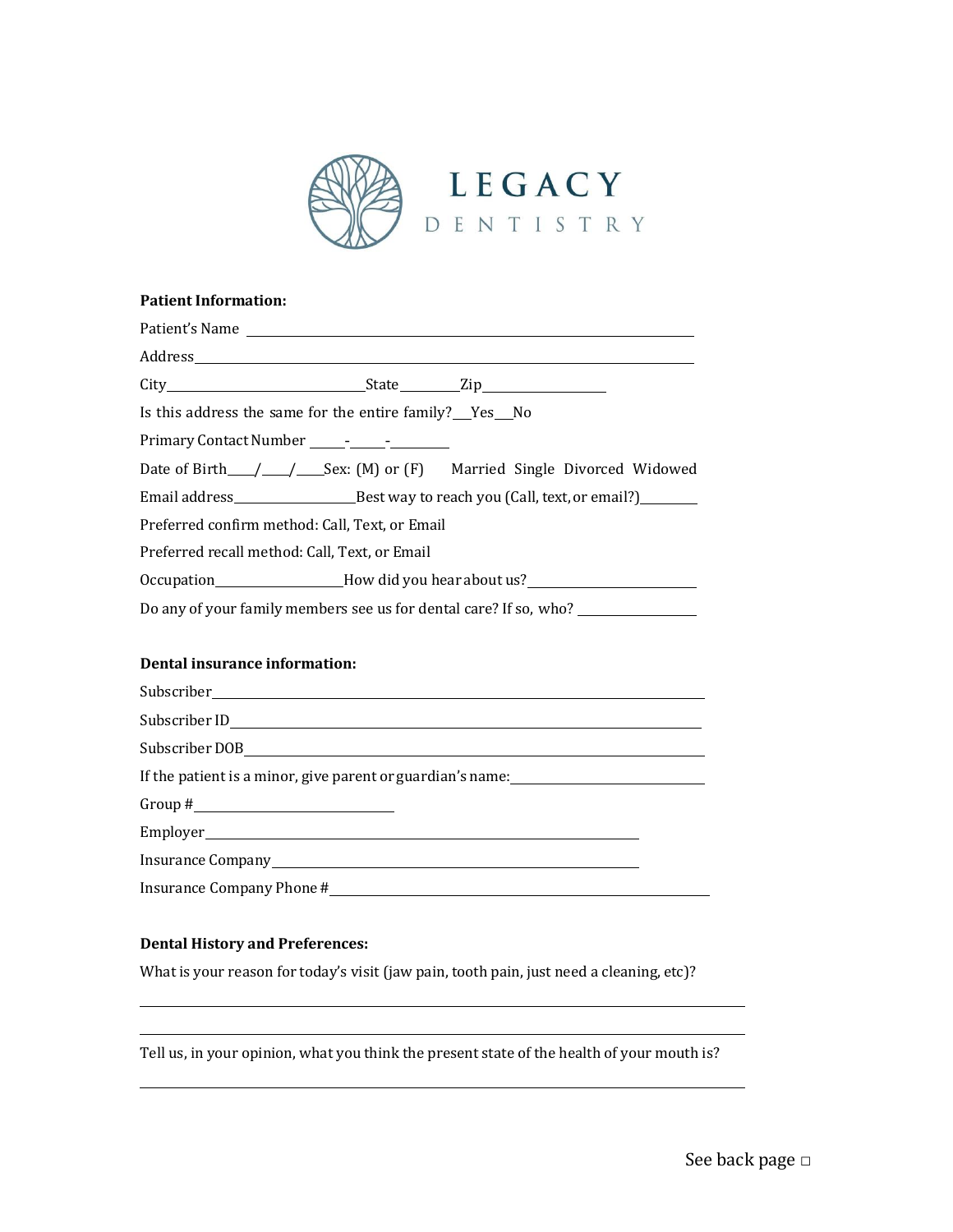How healthy do you want us to get your mouth?

|                                                                                           | Don't really care | Average                     | The best it can be                                                                          |
|-------------------------------------------------------------------------------------------|-------------------|-----------------------------|---------------------------------------------------------------------------------------------|
| Should you need treatment, at what point do you prefer we address it? (Please circle one) |                   |                             |                                                                                             |
| When my tooth hurts                                                                       |                   | When something is worsening | When something isn't ideal                                                                  |
| Has fear ever been an issue for you in a dental office? ________________________          |                   |                             |                                                                                             |
| Has time ever been a factor in getting your dental work done? __________________          |                   |                             |                                                                                             |
|                                                                                           |                   |                             |                                                                                             |
| How long has it been since your last dental cleaning? __________________________          |                   |                             |                                                                                             |
| Have you ever been told you have gum disease?                                             |                   |                             |                                                                                             |
| Are you happy with the appearance of your smile? (yes) (no)                               |                   |                             |                                                                                             |
| Would you like to have whiter teeth? (yes) (no)                                           |                   |                             |                                                                                             |
| Would you like to have straighter teeth? (yes) (no)                                       |                   |                             |                                                                                             |
|                                                                                           |                   |                             |                                                                                             |
| Do you floss?_________________If yes, how often? _______________________________          |                   |                             |                                                                                             |
|                                                                                           |                   |                             | Do you use a fluoride toothpaste at home?_________Do you prefer to avoid fluoride? ________ |
|                                                                                           |                   |                             | Do you allow us to take dental x-rays at the dentist's discretion?<br>If no, please give    |
|                                                                                           |                   |                             |                                                                                             |

Please check if you have any of the following:

| Bad breath            | Bleeding gums           | Loose teeth       |
|-----------------------|-------------------------|-------------------|
| Food trapped in teeth | Grinding/Clenching      | Sensitive to hot  |
| Broken fillings       | Periodontal treatment   | Sensitive to cold |
| Sensitive to sweets   | Sensitive to biting     | Sores in mouth    |
| <b>Staining</b>       | Clicking or popping jaw | Jaw pain          |
|                       |                         |                   |

Would you like us to perform an advanced oral cancer screening\* on you today? (yes) (no)

\*The dentist and/or hygienist will always perform a *visual* oral cancer screening, the current standard of care, at no additional charge as part of a complete exam. The *advanced* oral cancer screening utilizes a special fluorescent light that can help detect cellular changes earlier than with the naked eye. If your dental insurance does not reimburse for this, the cost is \$20.

Would you be interested in flexible financing options to help pay for your dental treatment today?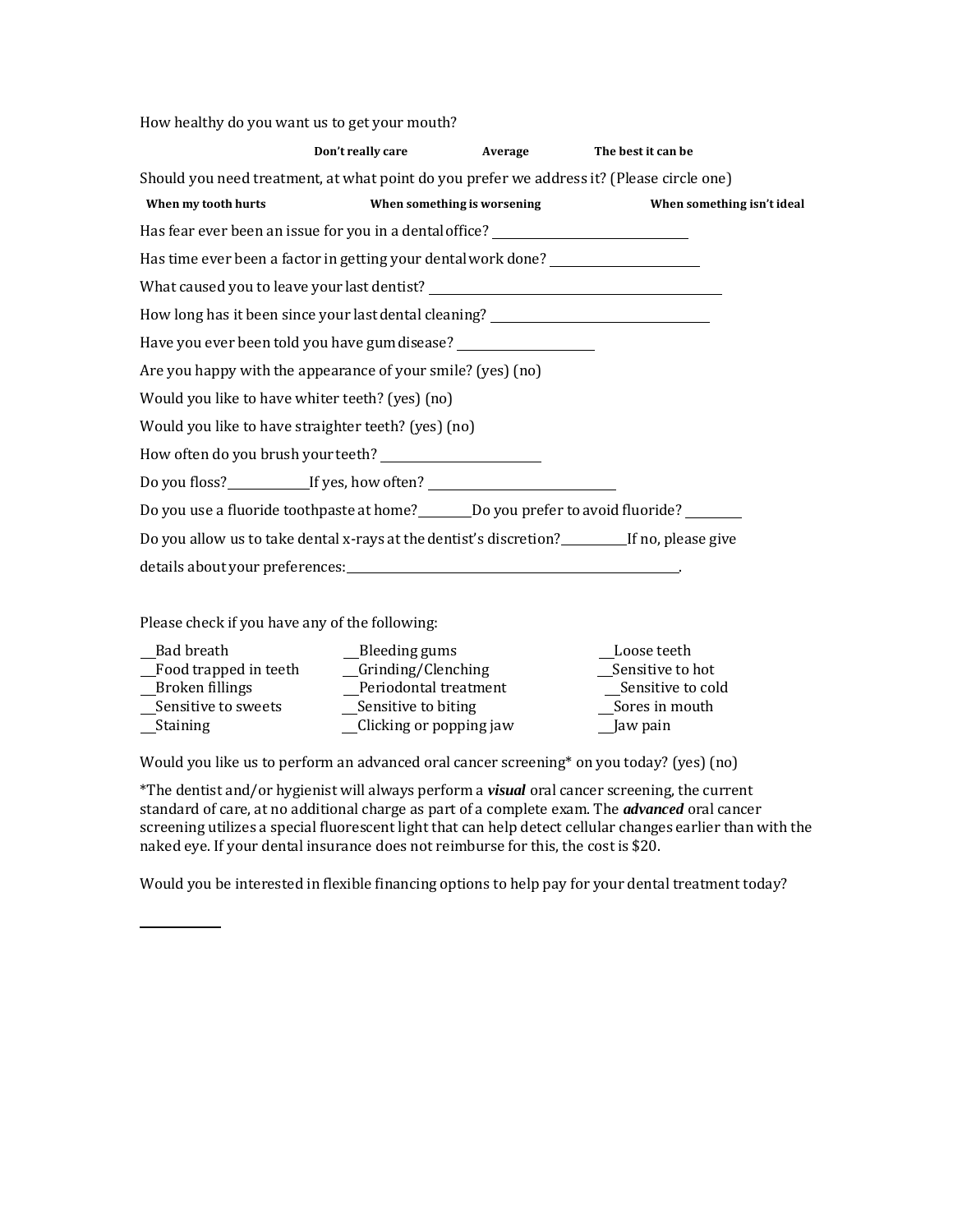## **Medical History**

Although dental personnel treat the area in and around your mouth, your mouth is a part of your entire body. Health conditions or problems that you may have or had, or medications you may be taking, could have an important interrelationship with the treatment you will receive. Thank you for answering the following questions.

| Acrylics                  | Y N |   |
|---------------------------|-----|---|
| Codeine                   | Y N |   |
| Latex                     | Y N |   |
| Local Anesthetics         | Y N |   |
| Penicillin                | Y N |   |
| Metal                     | Y N |   |
| Sulfa                     | Y N |   |
| Fragrances or chemicals Y |     | N |
| Other                     | Y N |   |
| List other allergies or   |     |   |
| sensitivities:            |     |   |
|                           |     |   |

#### **Autoimmune:**

| Hashimoto's                | Y N |   |
|----------------------------|-----|---|
| Rheumatoid arthritis       | Y   | N |
| Crohn's disease            | Y   | N |
| Ulcerative colitis         | Y   | N |
| Celiac disease             | Y N |   |
| Lupus                      | Y N |   |
| Sjogren's syndrome         | Y   | N |
| Type 1 diabetes            | Y N |   |
| Psoriasis                  | Y N |   |
| Multiple sclerosis         | Y   | N |
| Ankylosing spondylitis     | Y   | N |
| Other autoimmune (specify) |     |   |
|                            |     |   |

### Cardiovascular:

| Artificial heart valve        | YN  | Liver problem  |
|-------------------------------|-----|----------------|
| Coronary artery disease Y     | N   |                |
| Chest pain or angina          | -N  | Musculoskele   |
| Congestive heart failure Y    | -N  | Back pain      |
| Heart attack                  | ΥN  | Fibromyalgia   |
| Heart murmur                  | Y N | Joint pain     |
| High blood pressure           | Y N | Joint replacem |
| High cholesterol              | Y N | Arthritis      |
| Irregular heart beat          | Y N |                |
| Low blood pressure            | Y N | Neurological:  |
| Men: Erectile dysfunction Y N |     | Alzheimer's di |

| <b>Allergies or Sensitivities:</b> |     | Mitral valve prolapse        | Y N | Brain fog                     | Y N |
|------------------------------------|-----|------------------------------|-----|-------------------------------|-----|
| Acrylics                           | Y N | Pacemaker                    | Y N | Dizziness                     | Y N |
| Codeine                            | Y N | Tachycardia                  | Y N | Fainting                      | Y N |
| Latex                              | Y N |                              |     | Memory loss                   | Y N |
| Local Anesthetics                  | Y N | <b>Endocrine:</b>            |     | Multiple sclerosis            | Y N |
| Penicillin                         | Y N | <b>Diabetes</b>              | Y N | Muscle weakness               | Y N |
| Metal                              | Y N | Gout                         | Y N | Seizures                      | Y N |
| Sulfa                              | Y N | Hormonal problems            | Y N | Stroke                        | Y N |
| Fragrances or chemicals Y N        |     | Thyroid problems             | Y N | Tingling/numbness             | Y N |
| Other                              | Y N |                              |     | Trigeminal neuralgia          | Y N |
| List other allergies or            |     | Eyes, Ears, Nose and Throat: |     | Tremor                        | Y N |
| sensitivities:                     |     | Change in hearing            | Y N |                               |     |
|                                    |     | Change in vision             | Y N | Psychiatric:                  |     |
|                                    |     | Dysphagia/difficulty         |     | ADD/ADHD                      | Y N |
|                                    |     | swallowing                   | Y N | Anxiety                       | Y N |
|                                    |     | Ear pain                     | Y N | Chemical dependency           | Y N |
| Autoimmune:                        |     | Glaucoma                     | Y N | Depression                    | Y N |
| Hashimoto's                        | Y N | Hay fever                    | Y N | Eating disorders              | Y N |
| Rheumatoid arthritis               | Y N | Seasonal allergies           | Y N | <b>Excessive stress</b>       | Y N |
| Crohn's disease                    | Y N | Sinus problems               | Y N | Fatigue/tired                 | Y N |
| Ulcerative colitis                 | Y N | Tonsillectomy                | Y N | Memory problems               | Y N |
| Celiac disease                     | Y N | Tinnitus                     | Y N |                               |     |
| Lupus                              | Y N | White coating on tongue Y N  |     | <b>Respiratory:</b>           |     |
| Sjogren's syndrome                 | Y N |                              |     | Asthma                        | Y N |
| Type 1 diabetes                    | Y N | Gastrointestinal:            |     | <b>Bronchitis</b>             | Y N |
| Psoriasis                          | Y N | Acid reflux                  | Y N | Breathing problems            | Y N |
| Multiple sclerosis                 | Y N | Soft or special diet         | Y N | Chest pressure                | Y N |
| Ankylosing spondylitis             | Y N | Stomach ulcers               | Y N | Dyspnea (shortness of breath) |     |
| Other autoimmune (specify)         |     |                              |     |                               | Y N |
|                                    | Y N | Hematological:               |     | Emphysema                     | Y N |
|                                    |     | <b>Bleeding problems</b>     | Y N | Orthopnea (shortness of       |     |
|                                    |     | Hepatitis                    | Y N | breath when lying flat)       | Y N |
|                                    |     | Herpes                       | Y N | Pneumonia                     | Y N |
| Cardiovascular:                    |     | HIV/AIDS                     | Y N | Pulmonary embolism            | Y N |
| Artificial heart valve             | Y N | Liver problems               | Y N | Tuberculosis                  | Y N |
| Coronary artery disease Y          | N   |                              |     |                               |     |
| Chest pain or angina               | Y N | Musculoskeletal:             |     | Sleep:                        |     |
| Congestive heart failure Y         | N   | Back pain                    | Y N | Daytime sleepiness            | Y N |
| Heart attack                       | Y N | Fibromyalgia                 | Y N | Morning headaches             | Y N |
| Heart murmur                       | Y N | Joint pain                   | Y N | Sleep apnea                   | Y N |
| High blood pressure                | Y N | Joint replacement            | Y N | Do you use CPAP?              | Y N |
| High cholesterol                   | Y N | Arthritis                    | Y N | Snoring                       | Y N |
| Irregular heart beat               | Y N |                              |     |                               |     |
| Low blood pressure                 | Y N | Neurological:                |     |                               |     |
| Men: Erectile dysfunction Y N      |     | Alzheimer's disease          | Y N |                               |     |
|                                    |     |                              |     |                               |     |
|                                    |     |                              |     |                               |     |

| <b>Allergies or Sensitivities:</b>  |   |       | Mitral valve prolapse                              | Y N   | Brain fog                     | Y N     |
|-------------------------------------|---|-------|----------------------------------------------------|-------|-------------------------------|---------|
| Acrylics                            |   | Y N   | Pacemaker                                          | Y N   | <b>Dizziness</b>              | Y N     |
| Codeine                             |   | Y N   | Tachycardia                                        | Y N   | Fainting                      | Y N     |
| Latex                               |   | Y N   |                                                    |       | Memory loss                   | Y N     |
| <b>Local Anesthetics</b>            |   | Y N   | <b>Endocrine:</b>                                  |       | Multiple sclerosis            | Y N     |
| Penicillin                          |   | Y N   | <b>Diabetes</b>                                    | Y N   | Muscle weakness               | Y N     |
| Metal                               |   | Y N   | Gout                                               | Y N   | Seizures                      | Y N     |
| Sulfa                               |   | Y N   | Hormonal problems                                  | Y N   | Stroke                        | Y N     |
| Fragrances or chemicals Y           |   | N     | Thyroid problems                                   | Y N   | Tingling/numbness             | Y N     |
| Other                               |   | Y N   |                                                    |       | Trigeminal neuralgia          | Y N     |
| List other allergies or             |   |       | Eyes, Ears, Nose and Throat:                       |       | Tremor                        | Y N     |
| sensitivities:                      |   |       | Change in hearing                                  | Y N   |                               |         |
|                                     |   |       | Change in vision                                   | Y N   | Psychiatric:                  |         |
|                                     |   |       | Dysphagia/difficulty                               |       | ADD/ADHD                      | Y N     |
|                                     |   |       | swallowing                                         | Y N   | Anxiety                       | Y N     |
|                                     |   |       | Ear pain                                           | Y N   | Chemical dependency           | Y N     |
| Autoimmune:                         |   |       | Glaucoma                                           | Y N   | Depression                    | Y N     |
| Hashimoto's                         |   | Y N   | Hay fever                                          | Y N   | Eating disorders              | Y N     |
| Rheumatoid arthritis                |   | Y N   | Seasonal allergies                                 | Y N   | Excessive stress              | Y N     |
| Crohn's disease                     |   | Y N   | Sinus problems                                     | Y N   | Fatigue/tired                 | Y N     |
| Ulcerative colitis                  |   | Y N   | Tonsillectomy                                      | Y N   | Memory problems               | Y N     |
| Celiac disease                      |   | Y N   | Tinnitus                                           | Y N   |                               |         |
| Lupus                               |   | Y N   | White coating on tongue Y N                        |       | <b>Respiratory:</b>           |         |
| Sjogren's syndrome                  |   | Y N   |                                                    |       | Asthma                        | Y N     |
| Type 1 diabetes                     |   | Y N   | Gastrointestinal:                                  |       | <b>Bronchitis</b>             | Y N     |
| Psoriasis                           |   | Y N   | Acid reflux                                        | Y N   | <b>Breathing problems</b>     | Y N     |
| Multiple sclerosis                  |   | Y N   | Soft or special diet                               | Y N   | Chest pressure                | Y N     |
| Ankylosing spondylitis              |   | Y N   | Stomach ulcers                                     | Y N   | Dyspnea (shortness of breath) |         |
| Other autoimmune (specify)          |   |       |                                                    |       |                               | Y N     |
|                                     |   | Y N   | Hematological:                                     |       | Emphysema                     | Y N     |
|                                     |   |       | <b>Bleeding problems</b>                           | Y N   | Orthopnea (shortness of       |         |
|                                     |   |       | Hepatitis                                          | Y N   | breath when lying flat)       | Y N     |
|                                     |   |       | Herpes                                             | Y N   | Pneumonia                     | Y N     |
| <b>Cardiovascular:</b>              |   |       | HIV/AIDS                                           | Y N   | Pulmonary embolism            | Y N     |
| Artificial heart valve              |   | Y N   | Liver problems                                     | Y N   | Tuberculosis                  | Y N     |
| Coronary artery disease Y           |   | N     |                                                    |       |                               |         |
| Chest pain or angina                | Y | N     | Musculoskeletal:                                   |       | Sleep:                        |         |
| Congestive heart failure Y          |   | N     | Back pain                                          | Y N   | Daytime sleepiness            | Y N     |
| Heart attack                        |   | Y N   | Fibromyalgia                                       | Y N   | Morning headaches             | Y N     |
| Heart murmur                        |   | Y N   | Joint pain                                         | Y N   | Sleep apnea                   | Y N     |
| High blood pressure                 |   | Y N   | Joint replacement                                  | Y N   | Do you use CPAP?              | Y N     |
| $U: \mathbb{R}^n$ also loots us $U$ |   | $V$ M | $\Lambda$ and $\Lambda$ and $\Lambda$ is $\Lambda$ | $V$ M | $C_{\text{max}}$              | $V$ $N$ |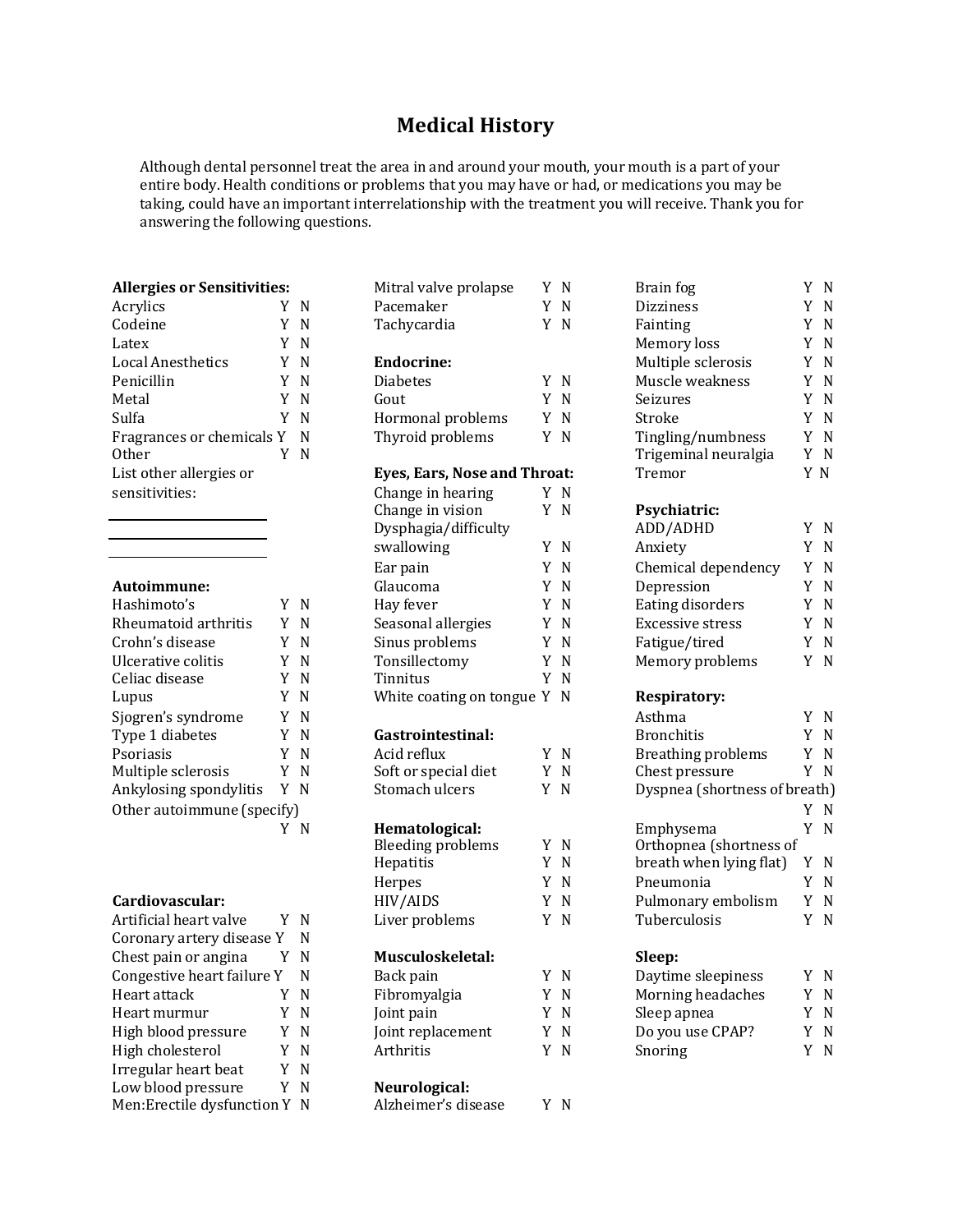| General:                |     | Are you pregnant?           |   |     |
|-------------------------|-----|-----------------------------|---|-----|
| Current approx. weight: | lbs | Trying to conceive?         |   | Y N |
| Height:                 |     | Pregnancy complications Y N |   |     |
| Weight change           | ΥN  | Miscarriage                 |   |     |
| Cancer                  | Y N | Difficulty conceiving       | Y |     |
| Radiation treatment     | Y N | Are you breastfeeding? Y N  |   |     |
| Do you smoke?           | ΥN  |                             |   |     |
| Smokeless tobacco       | N   |                             |   |     |
| Recreational drugs      | N   |                             |   |     |

List any medications, vitamins or supplements you are taking. Include prescription and over-the-counter.

Please list any surgeries or hospitalizations you have had.

Please list and detail any medical condition or history not listed previously.

Date of last *medical* exam:

What was the exam for? Current physician *(medical doctor)*:

Do you see any other physicians or naturopathic healthcare providers (medical specialists, chiropractors, nutritionists, etc)? If so, please list name(s) and reason(s).

Do you have a family history of: Diabetes (type 1 or 2)? Heart disease, high blood pressure, heart attack or stroke? Cancer? Alzheimer's?

To the best of my knowledge, the questions above have been accurately answered. I understand that providing incorrect information can be dangerous to my (or the patient's) health. It is my responsibility to inform the dental office of any changes in medical status.

I have read and agree to abide by the practice policies above.

Signature of patient/parent/guardian Date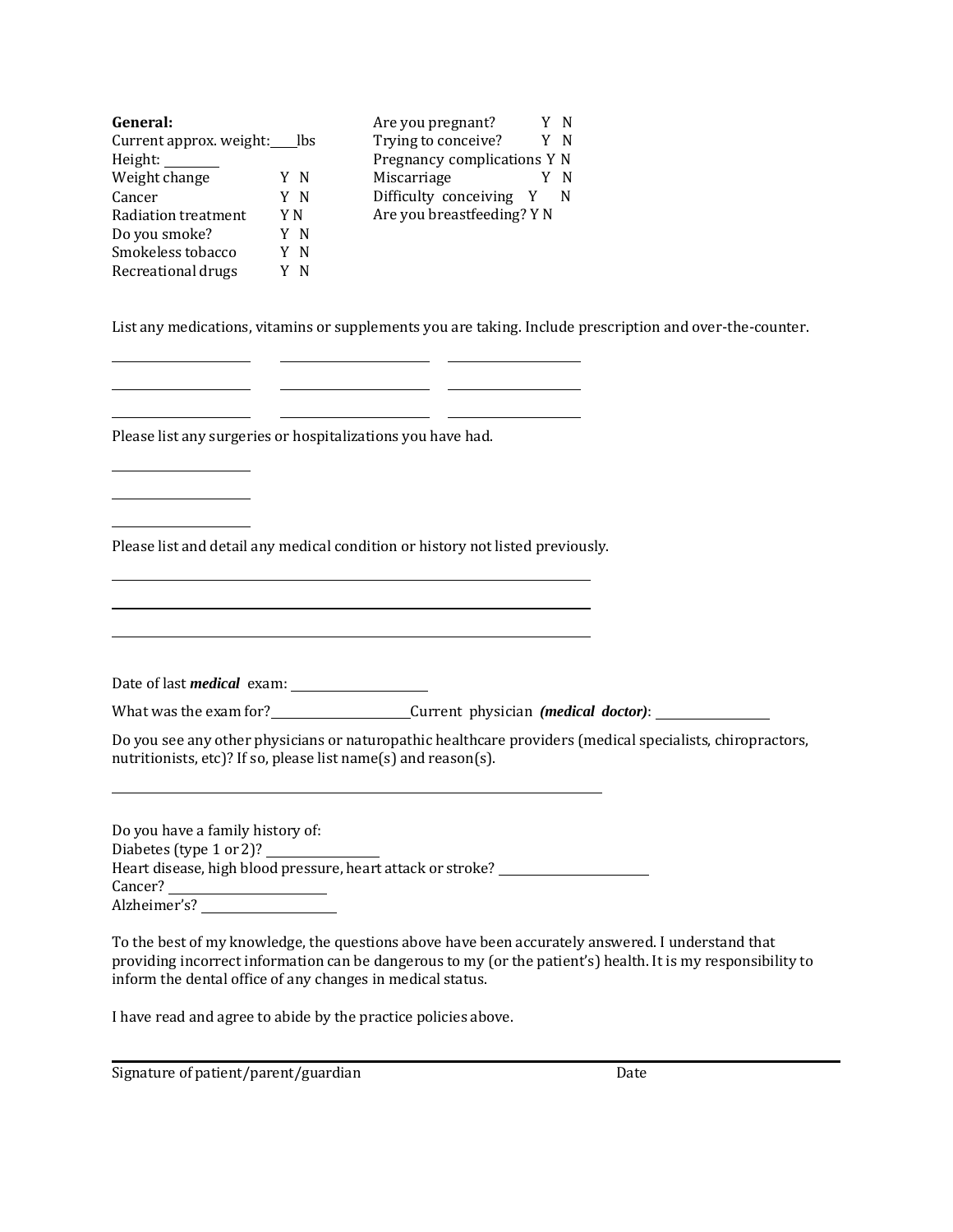# **Practice and Financial Policies**

Patient Name:

Thank you for choosing Legacy Dentistry as your dental care provider. Dental treatment is an excellent investment in your overall health and wellbeing, and our goal is to help you fit these services into your budget and lifestyle. Therefore, if you have any questions or concerns about our policies, or if your dental needs place an exceeding burden on your finances, please to not hesitate to speak to our office manager.

- 1. Payment for services is due at the time services are rendered. We accept cash, checks, credit cards, and CareCredit financing. If using dental insurance, payment of your *estimated* patient portion, along with any deductible or co-payment, is due at the time of treatment. A deposit will be required to schedule an appointment that is 2 hours or longer.
- 2. We will process your insurance claim as a courtesy to you, as long as you provide us with adequate information.
- 3. Our goal is to optimize your oral and overall health. An insurance carrier's goal is to control costs and maximize profits for shareholders. Please remember that what is best for your health is not necessarily the same as what your benefits will cover.
- 4. Insurance companies do not always pay the exact amountthey say they will; therefore, all treatment plans include an ESTIMATE ONLY of what your plan will contribute.
- 5. Your insurance policy is a contract between you, your employer, and the insurance company. We are NOT a party to that contract. Our relationship is with you, not your insurance company.
- 6. All charges are your responsibility, regardless of whether your insurance company pays. Not all services are a covered benefit in all contracts. Some insurance companies arbitrarily select services they will not cover.
- 7. If the insurance company does not pay within 45 days, we require you to pay the balance due with cash, check, or credit card.
- 8. You are responsible for notifying us of any changes in address, job status, insurance status, or availability of benefits as soon as possible. Failure to do so may result in a balance on your account, for which you will be responsible.
- 9. We often reserve appointments well in advance, so failure to make your scheduled appointment is not only unfair to the practice, but to other patients as well. Therefore, we may ask that you pay for longer appointments in advance, in order to reserve your place on our schedule.
- **10.** Please let us know as soon as possible if you cannot make your appointment. **Failure to inform us at least 24 hours in advance will result in a cancellation fee of \$50 per hour of your appointment.** If you are more than 15 minutes late, we may have to reschedule your appointment. We will try to see you if possible, but on-time patients may be seen ahead of you.

I have read and agree to abide by the practice policies above.

Signature of patient/parent/guardian Date